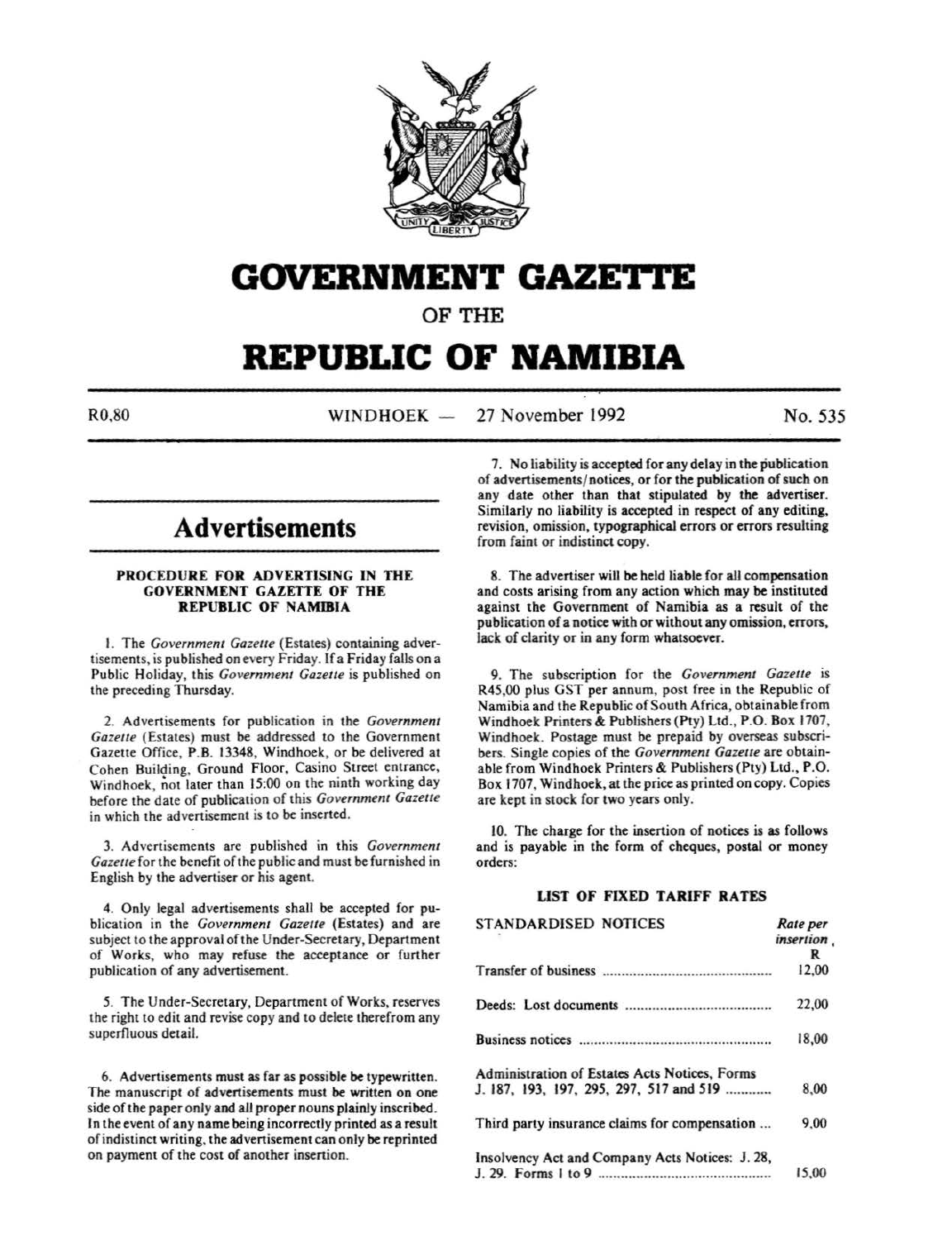| J.B. $-$ Forms 2 and 6 $-$ additional statements<br>according to word count table, added to the basic<br>traffic.                                     |        |
|-------------------------------------------------------------------------------------------------------------------------------------------------------|--------|
| Change of name (two insertions)                                                                                                                       | 108,00 |
| Naturalisation notices (including a reprint for the                                                                                                   | 8.00   |
| Unclaimed moneys — only in the Government<br>Gazette, closing date 15 January (per entry of                                                           | 3,00   |
|                                                                                                                                                       | 18,00  |
|                                                                                                                                                       | 8,00   |
| NON-STANDARDISED NOTICES                                                                                                                              |        |
| Company notices:                                                                                                                                      | R      |
| Short notices: Meetings, resolutions, offers of<br>compromise, conversions of companies, voluntary<br>windings-up, et.: closing of members' registers |        |
| for transfer and/or declarations of dividends                                                                                                         | 40,00  |
| Declaration of dividends with profit statements,                                                                                                      | 90,00  |
|                                                                                                                                                       |        |

|                                                       | 40,00  |
|-------------------------------------------------------|--------|
| Liquidators' and other appointees' notices            | 25,00  |
| SALES IN EXECUTION AND OTHER PUBLIC SALES:            |        |
|                                                       | 65,00  |
| Public auctions, sales and tenders:                   |        |
|                                                       | 22,00  |
|                                                       | 54,00  |
|                                                       | 82,00  |
| ORDERS OF THE COURT:                                  |        |
| Provisional and final liquidations or sequestra-      |        |
|                                                       | 50,00  |
| Reduction or change in capital mergers, offers of     |        |
|                                                       | 120,00 |
| Judical managements, <i>curator bonis</i> and similar |        |
|                                                       | 120,00 |
|                                                       | 15,00  |
| Supersession and discharge of petitions (J. 158)      | 15,00  |

ll. The charge for the insertion of advertisements other than the notices mentioned in paragraph 10 is at the rate of R3,00 per em double column. (Fractions of a em must be calculated as a em).

12. No advertisements shall be inserted unless the charge is prepaid. Cheques, drafts, postal or money orders must be made payable to the Under-Secretary, Department of Works, Private Bag 13348, Windhoek.

#### FORM J 187

# LIQUIDATION AND DISTRIBUTION ACCOUNTS IN DECEASED ESTATES LYING FOR INSPECTION

In terms of section 35(5) of Act 66 of 1965, notice is hereby given that copies of the liquidation and distribution accounts (first and final, *unless otherwise stated)* in the estates specified below will be open for the inspection of all persons interested therein for a period of 21 days (or shorter or longer if *specially stated)* from the date specified or from the date of publication hereof, whichever may be the later, and at the offices of the Master and Magistrates as stated.

Should no objection thereto be lodged with the Master concerned during the specified period, the executors will proceed to make payments in accordance with the accounts.

545/91 PUFFPAFF Jutta Klara Elisabeth, 101001 00 1310 8, Portshepstone, Republic of South Africa. Final. Windhoek. Engling, Stritter & Partners, 5th Floor, COM Centre, P.O. Box 43, Windhoek.

275/92 WELSH Joseph Pearson, 530122 50 8110 5, No. 22 Omuramba Road, Eros, Windhoek. Windhoek. Yeritas Board of Executors. P.O. Box 755, Windhoek.

129/92 SCHWIEGER Kunigunda, 090131 01 0001 3, Otjiwarongo. Otjiwarongo, Windhoek. First National Trust, P.O. Box 448, Windhoek.

253/92 JANSEN VAN YUUREN Hendry Zacharias, 170622 01 0002 4, Windhoek. Windhoek, Windhoek. First National Trust, P.O. Box 448, Windhoek.

160/92 VOLMERT Eva-Maria, P.O. Box23455, Windhoek, Farm Okampu No. 104, Okahandja. Okahandja, Windhoek. W. Volmert (Executor), c/o Engling, Stritter & Partners, P.O. Box 43, Windhoek.

336/92 BAHRENBURG Claus-Jiirgen, 550617 01 0082 2, Okahandja. Okahandja, Windhoek. Bank Windhoek Ltd., (Estate and Trust Department), P.O. Box 15, Windhoek.

321/92 FRIEDRICH Carl Georg, 221006 01 0006 4, Farm Gottesgabe No. 159, District of Gobabis. Liquidation & Distribution Account. 21 Days. Gobabis, Windhoek. I. H. Friedrich. P.O. Box 1424, Windhoek.

139/92 DORING Hans Otto. 200720 50 0510 4. Olympus Stands 76, Fairie Glen. Pretoria. Kathe Elizabeth Olga Magdalena Doring. Windhoek. Lorentz & Bone. Standard Bank Chambers, Independence Avenue. P.O. Box 85, Windhoek.

 $\frac{3\pi}{2}$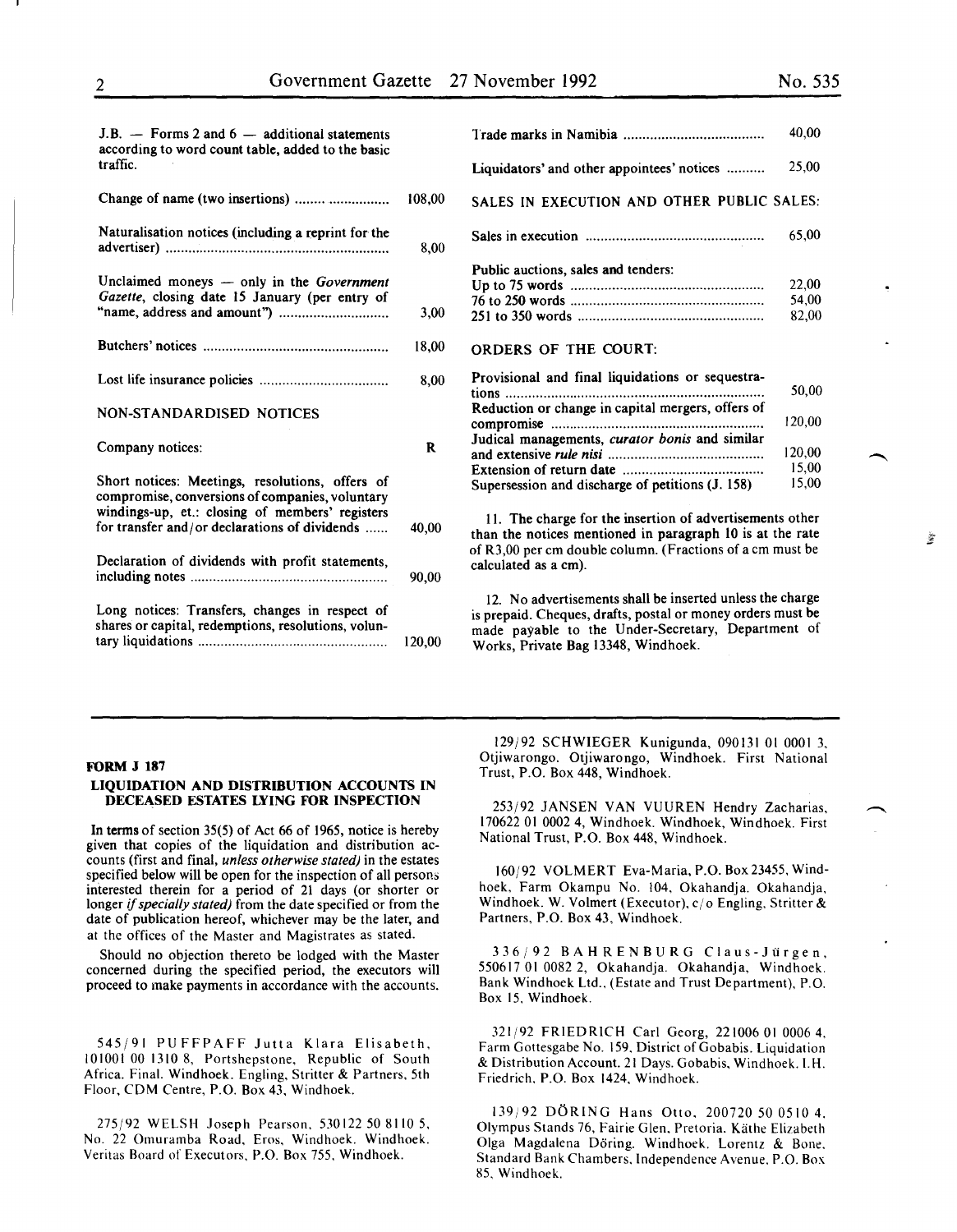280/92 MORESCHE Werner, 590624 01 0034 8, Windhoek. Windhoek, Windhoek. Mr. Klaus Nieft, Agent for the Executrix,  $c/\sigma$  Keller & Neuhaus Trust Co. (Pty) Ltd., P.O. Box 156, Windhoek.

397/92 REVINGTON Leonora Valerie, 920611 01 0001 2, Swakopmund. Swakopmund, Windhoek. Standard Bank Namibia Ltd., (Registered Bank), Trustee Branch, P.O. Box 2164, Windhoek.

470/91 ODENDAAL Jan, 330520 01 0027 I, Henties Bay. Supplementary. Swakopmund, Windhoek. Standard Bank Namibia Ltd., (Registered Bank), Trustee Branch, P.O. Box 2164, Windhoek.

60/92 VANDER MERWE Jacobus Johannes, 220422 01 0007 4, Grünau, District Karasburg. Karasburg, Windhoek. M.M. van der Merwe, Executrix,  $c/\sigma$  Rissik & Cox, lOde Laan, P.O. Box 8, Karasburg.

417/91 VERMEULEN Jacoba Magdalena Visser, 240814 00 1003, No. 66B Swartmodderweg, Keetmanshoop. 21 Days. Windhoek, Windhoek. Lorentz & Bone, Standard Bank Chambers, Independence Avenue, P.O. Box 85, Windhoek.

266/92 CLOETE Anna Annalie, 580624 02 0036 6, Windhoek. Windhoek. Standard Bank Namibia Ltd., (Registered Bank), Trustee Branch, P.O. Box 2164, Windhoek.

# FORM J 193

#### NOTICE TO CREDITORS IN DECEASED ESTATES

All persons having claims against the estates mentioned below are hereby called upon to lodge their claims with the executors concerned, whithin 30 days (or otherwise as indicated) calculated from the date of publication hereof. The information is given in the following order: Estate number, surname and christian names, date of birth, identity number, last address, date of death; surviving spouse's names, surname, date of birth and identity number; name and address of executor or authorised agent, period allowed for lcdgement of *claims* if *other than 30 days.* 

497/92 BRODMANN Karoline Ernestine, Windhoek, 5 July 1911, 110705 01 0039, Susanne Grauheim, Windhoek, 17 October 1992. First National Trust, P.O. Box 448, Windhoek.

469/92 HILDEBRANDT Erich, 23 October 1912, 121023 01 0003 1, No. 36 Roon Street, Swakopmund, 26 August 1992. Swanepoel & Kinghorn, P.O. Box 1455, Swakopmund.

367/92 JOUBERT Albert Crawfort, 19 June 1930, 300619 01 0016 3, No. 32 Reivilo Street, Gobabis, 29 July 1992. Maria Elizabeth Joubert (born Derks), 30 July 1937, 370730 01 0003 0. K.S. Dannhauser, P.O. Box 210, Gobabis.

GOUS Andries Karel Eduard Alexander Faculine, Windhoek, I May 1916, 160501 01 0005 4, Windhoek. Petronella Susanna Gous, 28 September 1916, 160928 01 0003 6. Standard Bank Namibia Ltd., (Registered Bank), Trustee Branch, P.O. Box 2164, Windhoek.

506/92 BRÄUER Kurt Georg Günther, Windhoek, 9 September 1920, 200909 01 0004 2, No. 156 Jan Jonker Road, Windhoek, 28 October 1992. E.G.E. Kaschik, P.O. Box 7, Windhoek.

KAHMANN Henning Andreas, Windhoek, 15 January 1939, 390115 01 0049 0, Outjo, 16 September 1992. Hester Jacoba Kahmann, 8 March 1948. Bank Windhoek Limited, (Estate and Trust Department), P.O. Box 15, Windhoek.

OBERHOLSTER Gertruida Magdalena, Windhoek, 2 February 1906, 060202 OI 0003 6, Farm Bitterwater, District Karasburg, 23 September 1992. Bank Windhoek Ltd., (Estate and Trust Department), P.O. Box 15, Windhoek.

#### 'FORM 5

### PAYMENT OF DIVIDENDS AND COLLECTION OF CONTRIBUTIONS IN SEQUESTRATED ESTATES FOR COMPANIES BEING WOUND UP

The liquidation accounts and plans of distribution or contribution in the sequestrated estates or companies being wound up, as the case may be, mentioned below having been confirmed on the date therein mentioned, notice is hereby given, pursuant to section 113(1) of the Insolvency Act, 1936, section 139(2) of the Companies Act, 1926, and section 409(2) of the Companies Act, 1973, that dividends are in the course of payment or contributions are in the course of collection in the said estates or companies as set forth below and that every creditor liable to contribution is required to pay to the trustee or liquidator the amount for which he is liable at the address mentioned below.

W8/92 A. Kiesewetter Properties (Proprietary) Limited, in Voluntary Liquidation. 16 November 1992. Dividend paid. Klaus Nieft, Liquidator, *cl* o Keller & Neuhaus Trust Co. (Pty) Ltd., P.O. Box 156, Windhoek.

W5185 Insolvent Estate T.I. Cooper. II November 1992. Dividends to concurrent creditors. Sixteenth Liquidation, Distribution and/ or Contribution Account. I.R. McLaren, Trustee, Investment Trust Co. (Pty) Ltd., P.O. Box 21204, Windhoek.

W3/92 Insolvent Estate Willem de Vries van der Merwe. 10 November 1992. Dividends to concurrent creditors. First Liquidation, Distribution and/or Contribution Account. D.J. Bruni, Trustee, Investment Trust Co. (Pty) Ltd., P.O. Box 21204, Windhoek.

W5/92 Auto Park (Pty) Ltd. (In Liquidation). II November 1992. No Dividends to concurrent creditors. First Liquidation, Distribution and/or Contribution Account. D.J. Bruni, Liquidator, Investment Trust Co. (Pty) Ltd., P.O. Box 21204, Windhoek.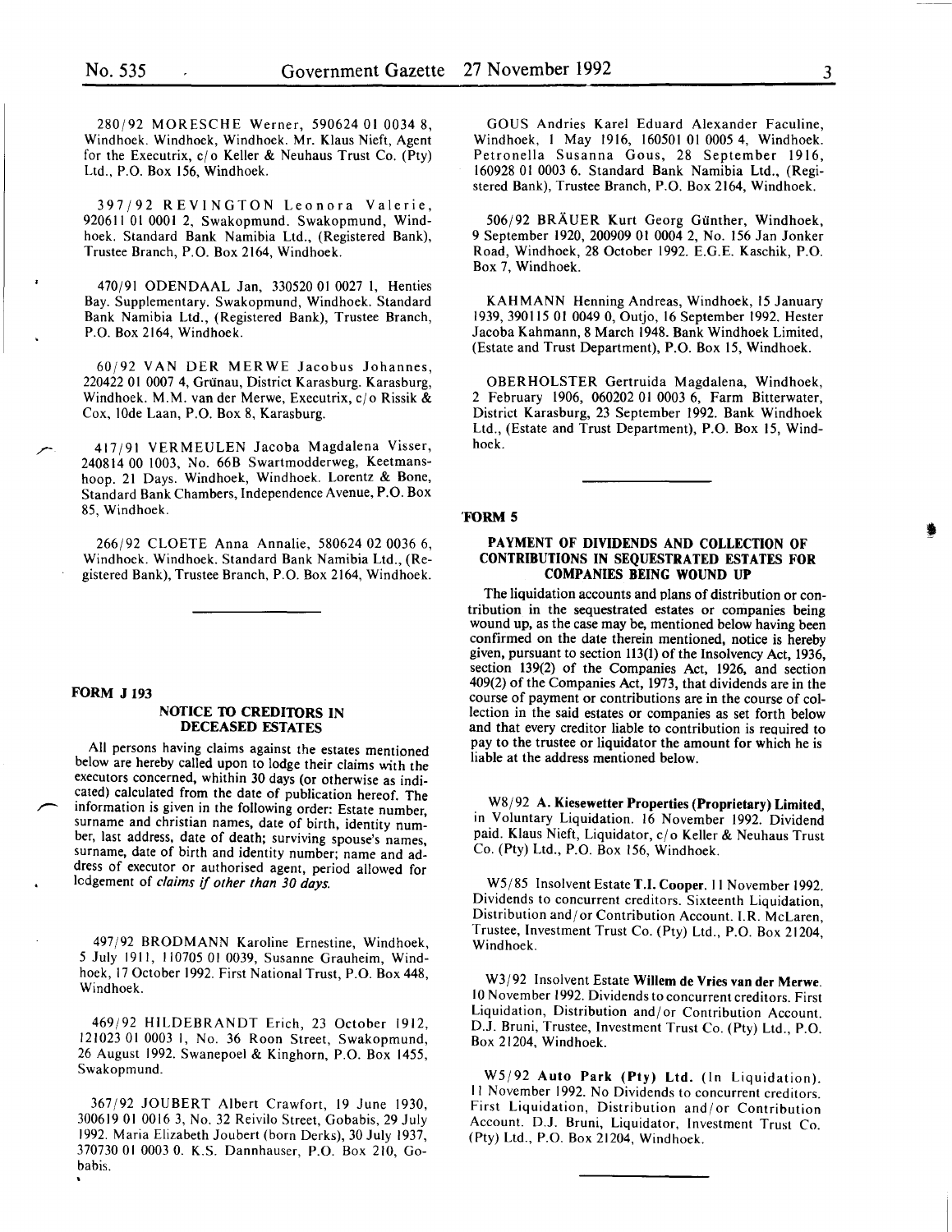# FORM J 28

# ESTATES OR COMPANIES SEQUESTRATED OR WOUND UP PROVISIONALLY

Pursuant to section 17(4) of the Insolvency Act, 1936, and section 356(1) of the Companies Act, 1973, notice is hereby given by the Master of the Supreme Court that the estates or companies mentioned below have been sequestrated or wound up provisionally by order of the said Court.

The particulars are given in the following order: Number of estate or company/name and address of estate or company/ date upon which and division of Court by which order made and upon the application of whom.

W22/92 Ferina (Proprietary) Limited. 6 November 1992. High Court, Namibia. Namibian Marine Resources (Proprietary) Limited and Sudurhavid (Proprietary) Limited.

#### FORM J 29

#### FIRST MEETINGS OF CREDITORS, CONTRIBUTORIES, MEMBERS OR DEBENTURE-HOLDERS OF SEQUESTRATED ESTATES, COMPANIES BEING WOUND UP OR PLACED UNDER PROVISIONAL JUDICIAL MANAGEMENT

The estates and companies mentioned below having been placed under sequestration, being wound up or having been placed under provisional judicial management by order of the Supreme Court of South West Africa, Masters of the Supreme Court hereby given notice, pursuant to section 17(4) and 40(1) of the Insolvency Act, 1936, section 119(3), 125(1) and 196bis(4) of the Companies Act, 1926, and sections 356(1), 364(1) and 429 of the Companies Act, 1973, that first meeting of creditors, contributories, members or debenture-holders of the said estates or companies will be held on the dates and at the times and places mentioned below, for proof of claims against the estates or companies, the election of trustees, liquidators or judicial managers or managers or provisional judicial managers or for the purposes referred to in section 364 or 431 of Act 61 or 1973, as the case may be.

Meetings in a place in which there is a Master's office, will be held before the Master; elsewhere they will be held before the Magistrate.

W20/92 Floris Johannes Gerhardus Burger. 9 October 1992. 13 November 1992. High Court, Namibia, 10:00, Master, Windhoek, 9 December 1992.

#### FORM J 295

#### CURATORS AND TUTORS: MASTER AND NOTICES

In terms of Section 75 of Act 66 of 1965, Notice is hereby given of appointments of persons as curators or tutors by The Master or the termenation of appointment in their respective capacity.

The information is furnished in that order: case number, person under guardianship, or minor, and address; name and address of curator or guardian; or appointment or termination thereof and date; Master of the Supreme Court, Windhoek, South West Africa.

142/92 Hester Maria van Taak. Christiaan Hattingh, Standard Bank Namibia Ltd., (Registered Bank), Trustee Branch, P.O. Box 2164, Windhoek. 23 October 1992. Master of the Supreme Court, Windhoek.

### IN THE HIGH COURT OF NAMIBIA

In the matter between:

| SWA BUILDING SOCIETY   | Plaintiff |
|------------------------|-----------|
| and                    |           |
| WILHELM PETRUS ISAACKS | Defendant |

# NOTICE OF SALE IN EXECUTION

Pursuant to a Judgement of the above Honourable Court granted on the 9th day of October 1992, the following immovable property will be sold without reserve and "voetstoots" by the Deputy Sheriff of the District of Windhoek on Friday, the 11th day of December 1992, at 09:00, in front of the Magistrate's Office, Keetmanshoop.

| <b>CERTAIN</b> | Erf No. 945, (a Portion of Erf No.<br>905), Keetmanshoop Township; |
|----------------|--------------------------------------------------------------------|
| <b>SITUATE</b> | In the Municipality of Keetmanshoop<br>Registration Division "T".  |

The "Conditions of Sale-in-Execution" will lie for inspectionat the office of the Deputy Sheriff at Keetmanshoop and at the Head Office of Plaintiff at Windhoek and Plaintiff's Attorneys, Fisher, Quarmby & Pfeifer, at the undermentioned address.

DATED at WINDHOEK this 18th day of November 1992.

(Sgd.) E.H. PFEIFER FISHER. QUARMBY & PFEIFER ATTORNEYS FOR PLAINTIFF 108 SWABS Building Post Street Windhoek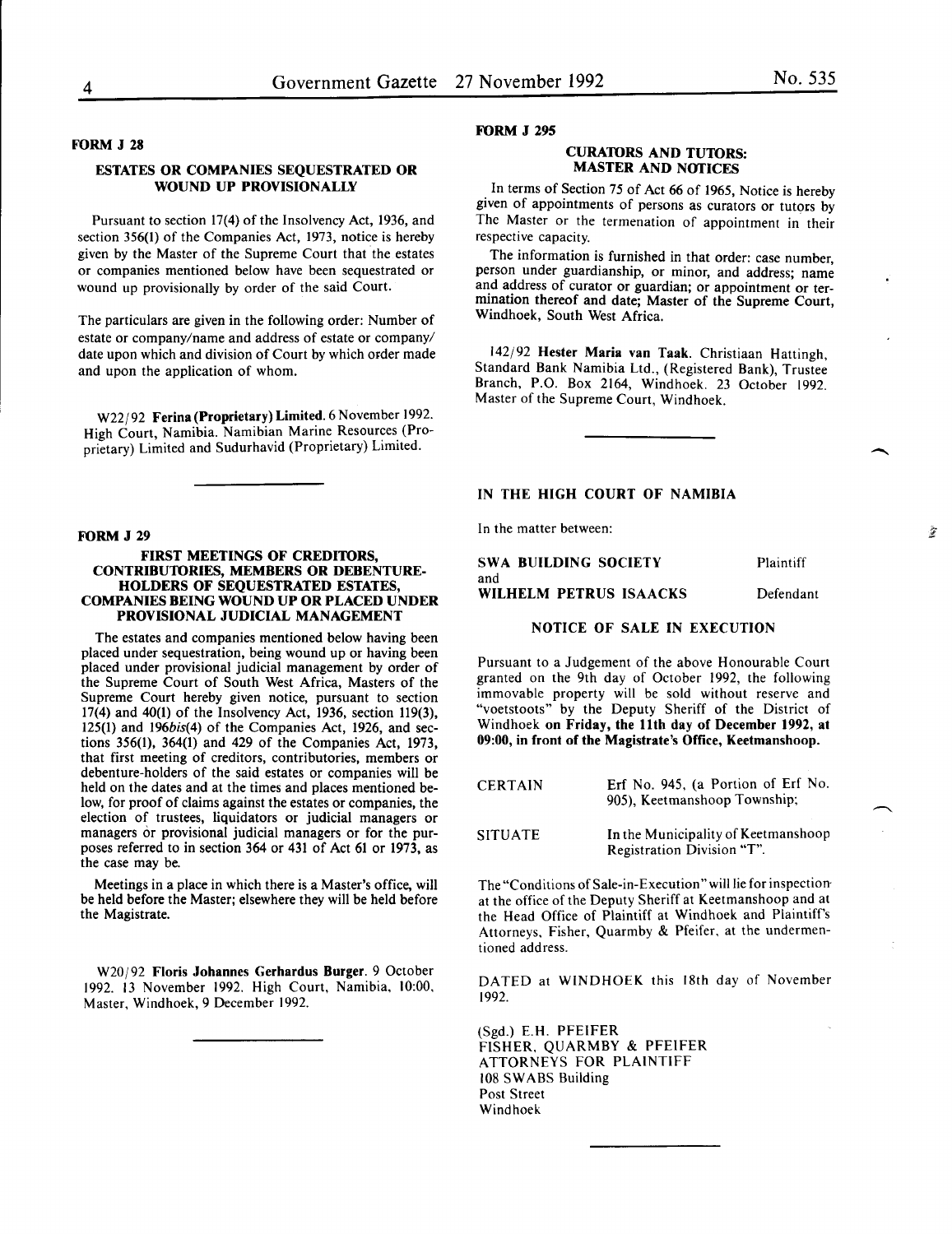# IN THE HIGH COURT OF NAMIBIA

WINDHOEK, FRIDAY, 6 NOVEMBER 1992 BEFORE THE HONOURABLE MR. JUSTICE HANNAH

In the matter between:

| <b>NAMIBIAN MARINE RESOURCES</b><br>(PROP.) LTD.<br>and | Applicant  |
|---------------------------------------------------------|------------|
| FERINA (PROP.) LTD.                                     | Respondent |
| and in the application to intervene of:                 |            |
| SUDURHAVID (PROP.) LTD.<br>in re                        | Applicant  |
| <b>NAMIBIAN MARINE RESOURCES</b><br>(PROP.) LTD.        | Applicant  |
| and<br>FERINA (PROP.) LTD.                              | Respondent |

Having heard Advocate SERRURIER SC., and with him Advocate TURCK, Counsel for the Applicant in the main application and Advocate SMUTS, Counsel for the Intervening Party, and having read the Notice of Motion and other documents filed of record:

### IT IS ORDERED

- I. That the non-compliance with the Rules of the High Court of Namibia as contemplated in Rule 6(12) of the said Rules, be and is hereby condoned.
- 2. That the above-named Respondent Company be and is hereby placed under Provisional Liquidation in the hands of the Master of the High Court of Namibia in terms of Section 344(h) of Act 61 of 1973.
- 3. That a Rule nisi do hereby issue calling upon all persons concerned to show cause, if any, to this Honourable Court on 27 November 1992, at 10:00, why the said Respondent Company should not be placed under final winding-up order.
- 4. That the costs of this application be costs in the liquidation, which costs will include the costs of two counsel insofar as such costs have been occurred; and also to include the costs of the intervening party.
- 5. That this order be published once in the Government *Gazette* and once in the Republikein and Windhoek Advertiser, respectively.

BY ORDER OF THE COURT

REGISTRAR.

### NOTICE OF TRANSFER OF BUSINESS

KINDLY TAKE NOTICE that HILDEGARD HEP-WORTH intends to transfer and dispose of the business conducted by her as a Hair Salon under the name and style of A CUT ABOVE, Erf No. 2748, Moltke Street, Swakopmund, to and in favour of KATHARINA CORNE-LIA VAN DER WESTHUIZEN who shall carry on the aforesaid business for her own account under the same name on the aforesaid premises within a period of not less than 30 (thirty) days after publication of this notice. This publication shall further serve as due notice having been given in terms of Section 34 of the Insolvency Act No. 24 of 1936, and furthermore, that after 14 (fourteen) days of publication of this notice the said KATHARINA CORNELIA VAN DER WESTHUIZEN shall apply to the Magistrate for the district of Swakopmund for the transfer of the trading licence in respect of the aforesaid business, into her own name.

SWANEPOEL & KINGHORN ATTORNEYS FOR PARTIES SWABS Building Post Street P.O. Box 1455 Swakopmund

### TRANSFER OF LICENCE

BE PLEASED TO TAKE NOTICE that application will be made 14(FOURTEEN) days after publication of this Notice at the Licensing Court, Windhoek for the transfer of the General Dealer (Retail) and Motor-garage trading licences held by M.V. ALVIM who traded under the name and style of PROTEA MOTORS at 3 Von Braun Street, Windhoek, to ULF-ERIK PETERSEN who will carry on business for his own account under the same name and address.

This publication shall also serve as Notice being given in terms of Section 34 of the Insolvency Act 24 of 1936.

DATED at WINDHOEK on this lOth day of November 1992.

(Sgd.) R.P. BEHRENS BEHRENS & PFEIFFER Schoemanshoek Building 98 Gobabis Road Windhoek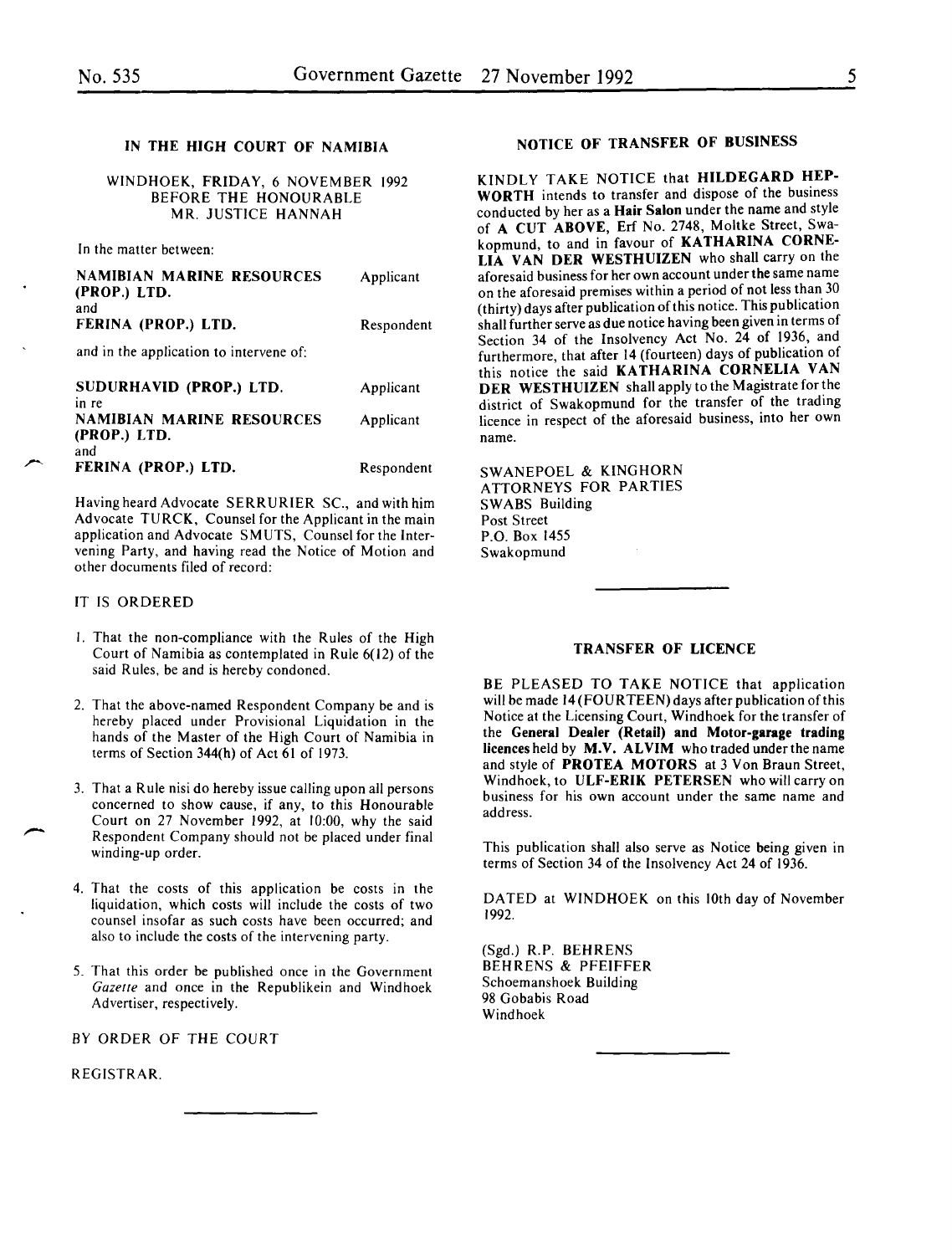# IN THE HIGH COURT OF NAMIBIA

In the matter between:

|     | <b>NAMIB BUILDING SOCIETY</b> | Plaintiff |
|-----|-------------------------------|-----------|
| and |                               |           |
|     | <b>CHRIS PHINEAS TARENI</b>   | Defendant |

# NOTICE OF SALE IN EXECUTION

In execution of a Judgement of the above Honourable Court in the above action, a sale without reserve will be held by the Deputy Sheriff, Windhoek, at Erf 4986, cnr. of Bloubok and Buffel Streets, No. 11, Suiderhof, Windhoek. on 11 January 1993, at 09:30, of the undermentioned property:

| <b>CERTAIN</b>     | Erf 4986, cnr. of Bloubok and Buffel<br>Streets, No. 11, Suiderhof, Wind-<br>hoek;                                                                                                                               |
|--------------------|------------------------------------------------------------------------------------------------------------------------------------------------------------------------------------------------------------------|
| <b>SITUATE</b>     | In the Municipality of Windhoek<br>(Registration Division "K");                                                                                                                                                  |
| MEASURING          | 918 square metres:                                                                                                                                                                                               |
| <b>IMPROVEMENT</b> | Three-bedroom dwelling house with<br>sitting-room, dining-room, kitchen<br>with pantry, bathroom, shower, toilet<br>and single garage:                                                                           |
| TERMS              | 10% of the purchase price and the auc-<br>tioneer's commission must be paid on<br>the date of the sale. The further terms<br>and conditions of the sale will be read<br>prior to the auction and lie for inspec- |

riff, Windhoek and at the offices of the execution creditor's attorneys. DATED at WINDHOEK this 17th day of November

tion at the office of the Deputy She-

DR. WEDER, KRUGER & HARTMANN W.H. DICKS ATTORNEYS FOR PLAINTIFF Nimrod Building

Casino Street Windhoek

1992.

# IN THE HIGH COURT OF NAMIBIA

In the matter between:

FIRST NATIONAL BANK OF NAMIBIA and ISAK JACOBUS JOHANNES **CLOETE** Plaintiff Defendant

# NOTICE OF SALE IN EXECUTION

Pursuant to a Judgement of the above Honourable Court granted on 2 August 1991, the following immovable property will be sold by the Deputy Sheriff of the District of Rehoboth on Friday, the 11th day of December 1992, at 10:00, in front of the Magistrate's Court, Rehoboth.

| 1 CERTAIN        | Portion 34 of the Farm Rehoboth<br>Town Land No. 302; |
|------------------|-------------------------------------------------------|
| MEASURING        | 199,9836 Hectare;                                     |
| 2. CERTAIN       | Farm Arbeidsgenot No. 715;                            |
| <b>MEASURING</b> | 3 854,4077 Hectare;                                   |
| <b>SITUATE</b>   | All situate in Rehoboth.                              |

Prospective buyers are specifically warned to satisfy themselves in regard to any improvements which may exist on the property, as such improvements cannot be described here more fully.

Take further notice that the "Conditions of Sale-in-Execution" will lie for inspection at the office of the Deputy Sheriff at Rehoboth and at the Head Office of Plaintiff at Windhoek and Plaintiff's Attorneys, Fisher, Quarmby & Pfeifer, at Windhoek.

DATED at WINDHOEK this 18th day of November 1992.

(Sgd.) E.H. PFEIFER FISHER, QUARMBY & PFEIFER ATTORNEYS FOR PLAINTIFF 108 SWABS Building Post Street Windhoek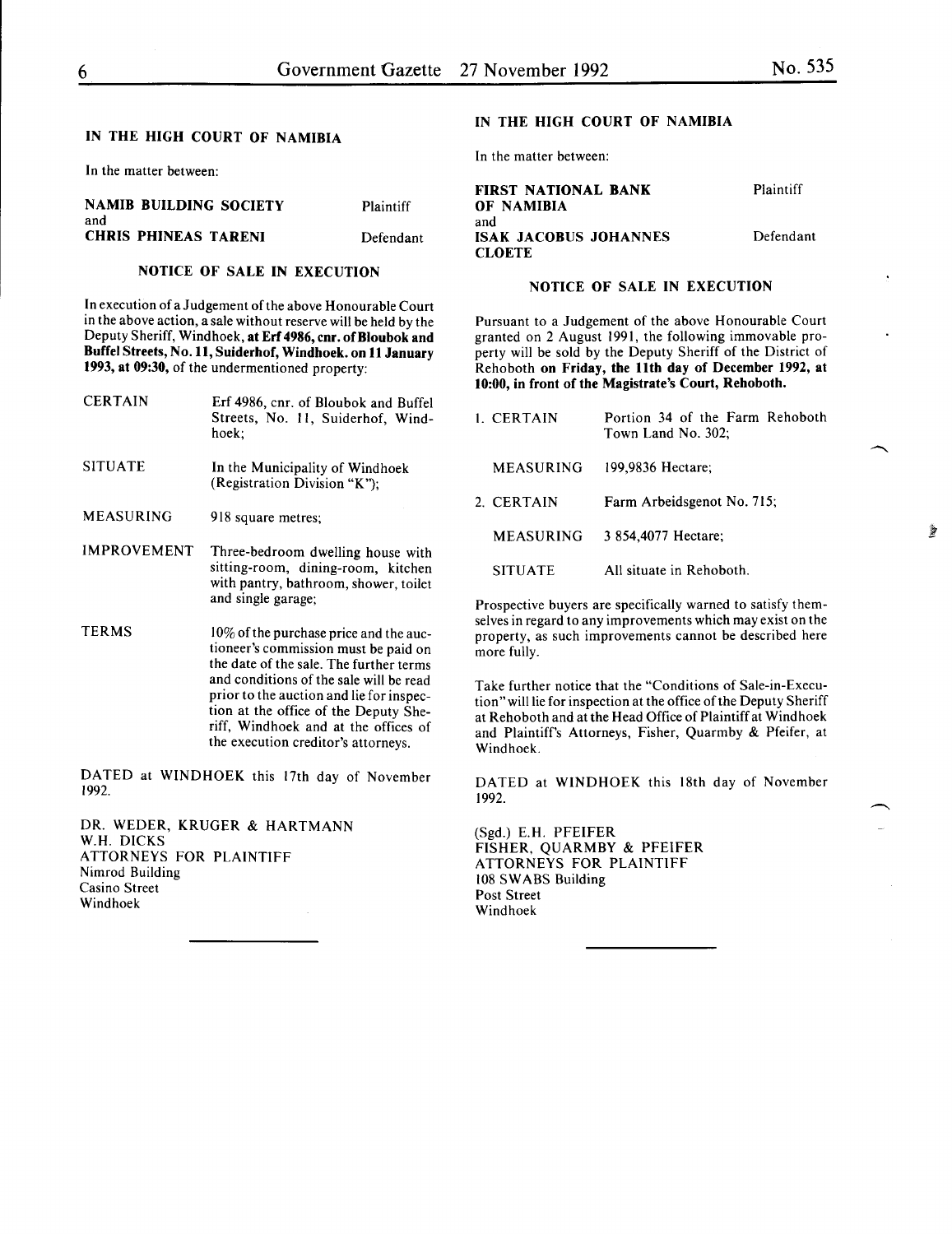# IN THE HIGH COURT OF NAMIBIA

In the matter between:

| <b>SWA BUILDING SOCIETY</b> | Plaintiff | <b>SWA BUILDING SOCIETY</b> | Plaintiff |
|-----------------------------|-----------|-----------------------------|-----------|
| and<br><b>ADAM TITUS</b>    | Defendant | and<br>WILLIE KISTING       | Defendan  |

#### NOTICE OF SALE IN EXECUTION

Pursuant to a Judgement of the above Honourable Court granted on the 9th day of October 1992, the following immovable property will be sold without reserve and "voetstoots" by the Deputy Sheriff of the District of Windhoek on Friday, the 11th day of December 1992, at 09:00, in front of the Magistrate's Office, Keetmanshoop.

| CERTAIN |  | Erf No. 68, Krönlein, Township; |  |
|---------|--|---------------------------------|--|
|---------|--|---------------------------------|--|

SITUATE In the Municipality of Keetmanshoop Registration Division "T".

The "Conditions of Sale-in-Execution" will lie for inspection at the office of the Deputy Sheriff at Keetmanshoop and at the Head Office of Plaintiff at Windhoek and Plaintiff's Attorneys, Fisher, Quarmby & Pfeifer, at the undermentioned address.

DATED at WINDHOEK this 18th day of November 1992.

(Sgd.) E.H. PFEIFER FISHER, QUARMBY & PFEIFER ATTORNEYS FOR PLAINTIFF 108 SWABS Building Post Street Windhoek

#### THE ALIENS ACT, 1937 NOTICE OF INTENTION OF CHANGE OF SURNAME

I. SELMA DAVID, residing at O19/55, Katutura, and presently unemployed, intend applying to the Minister of Home Affairs for authority under Section 9 of the Aliens Act, 1937, to assume the surname NATHILE for the reason that I used my father's name as surname in the past and I now wish to use my father's surname.

I previously bore the names SELMA DAVID.

Any person who objects to my assumption of the said surname of NATHILE should as soon as may be lodge his/ her objection, in writing, with a statement of his/ her reasons therefor, with the Magistrate of Windhoek.

(Sgd.) S. DA YID Dated: 27 January 1992 1021

# IN THE HIGH COURT OF NAMIBIA

In the matter between:

# WILLIE KISTING ıt

# NOTICE OF SALE IN EXECUTION

Pursuant to a Judgement of the above Honourable Court granted on the 16th day of October 1992, the following immovable property will be sold without reserve and "voetstoots" by the Deputy Sheriff of the District of Windhoek on Friday, the 11th day of December 1992, at 09:00, at Erf No. 738, Khomasdal Township, (Extension No. 8), Windhoek.

| <b>CERTAIN</b> | Erf No. 738. Khomasdal Township<br>(Extension No. 8):         |
|----------------|---------------------------------------------------------------|
| <b>SITUATE</b> | In the Municipality of Windhoek<br>Registration Division "K". |

The "Conditions of Sale-in-Execution" will lie for inspection at the office of the Deputy Sheriff at Windhoek and at the Head Office of Plaintiff at Windhoek and Plaintiff's Attorneys, Fisher, Quarmby & Pfeifer, at the undermentioned address.

DATED at WINDHOEK this 12th day of November 1992.

(Sgd.) E.H. PFEIFER FISHER, QUARMBY & PFEIFER ATTORNEYS FOR PLAINTIFF 108 SWABS Building Post Street Windhoek

# THE ALIENS ACT, 1937 NOTICE OF INTENTION OF CHANGE OF SURNAME

I, ASSER ABED, residing at Windhoek and employed as a Joiner at Bavaria, intend applying to the Minister of Home Affairs for authority under section 9 of the Aliens Act, 1937, to assume the surname NAKASOLE for the reasons that ABED is my father's first name.

I previously bore the names ASSER ABED.

Any person who objects to my assumption of the said surname of NAKASOLE should as soon as may be lodge his/ her objection, in writing, with a statement of his/ her reasons therefor, with the Magistrate of Windhoek.

A. ABED Dated: **5 November 1992.** 1018